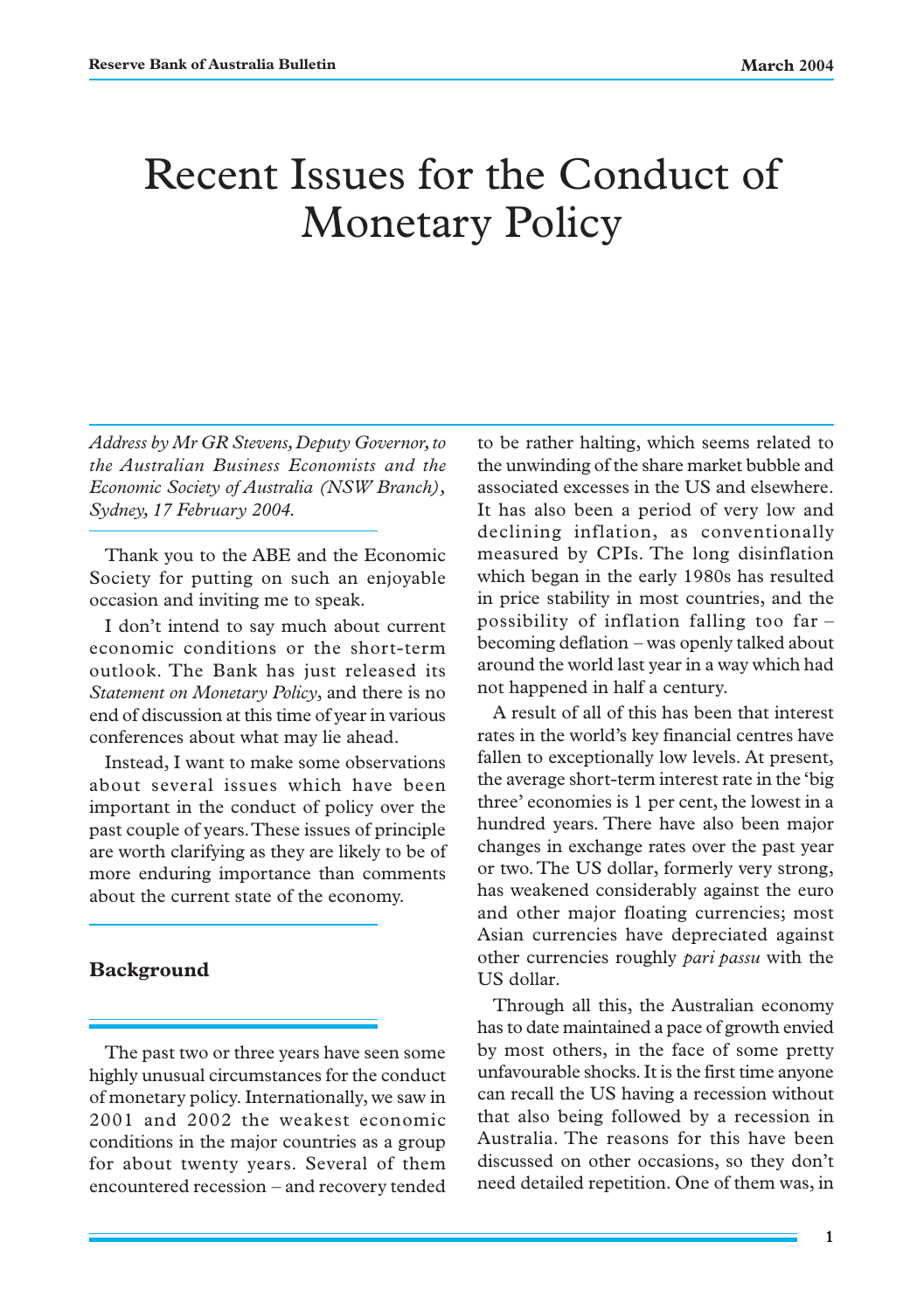our judgement, a fairly expansionary setting of monetary policy.<sup>1</sup> At the same time, there has been a very substantial build-up in debt in the Australian household sector.

During the second half of 2003, it became increasingly clear that the US economy, after a period of rather mediocre growth and a moment of genuine concern about deflation, was starting to experience the stronger performance for which people in the US – and everywhere else! – had been waiting. Other regions seemed to be noticing an improvement too. People became more confident that prospects for 2004 were looking up. At the Reserve Bank, we concluded that the stance of monetary policy in Australia should adapt to changing international and domestic circumstances, and we adjusted interest rates up by a total of 50 basis points in the closing months of the year.

During recent discussion, several quite important issues have come more clearly into focus. I'd like to take up three of those today:

- the role of inflation forecasts in making monetary policy under inflation targeting;
- the concept of the natural or neutral interest rate – its uses and limitations; and
- the importance of asset prices and credit, and how policy-makers take account of them.

# **Inflation targeting and the use of forecasts**

Inflation targeting has been in operation for a decade or so in Australia, and a little longer in some other countries. The general idea, put at its most simple, is that policy seeks to keep inflation roughly in line with an announced numerical goal, over time. There is no pretence to fine-tuning here. The framework simply embodies the things we know about monetary policy from long experience: that its long-run goal should be (and can only be) prices; that its capacity for short-term control of inflation is limited, and its short-run effect on economic activity important, so the price goal should be pursued gradually; and that expectations matter, so it is helpful to tell people what the goal of policy is and how we are going about achieving it.

Because monetary policy operates with quite a long lag, it is important to think not just about where inflation has been, but where it is likely to be in the future. Hence the practice of inflation targeting, and the rhetoric of inflation targeting, have emphasised the importance of being forward-looking. Unavoidably, this means that forecasts have become more prominent. Indeed, many descriptions of inflation targeting have adopted the shorthand of saying that it involves adjusting the instrument so as to keep the conditional forecast of inflation at target, over some given horizon. I have used that shorthand myself as a way of getting across the essence of the approach.

But like all simplifications, this abstracts from some important practical issues, and it may easily convey an impression that inflation targeting is rather mechanical, focusing exclusively on the inflation forecast at one horizon. That impression would be unfortunate, because inflation targeting is not, and never has been, a policy *rule*, and the inflation forecast *per se* does not determine in some mechanistic way the central bank's policy reaction. Forecasts are very important in assessing the need for policy adjustments, but there is no unique mapping from one to the other, and other considerations than just the numerical forecast have, quite properly, a bearing on the decision. In elaborating on this, there are a couple of points to make.

First, the notion that inflation might be targeted at one particular horizon – six or eight quarters ahead or whatever – may be useful as a pedagogical device, but in fact policy-makers care more about the general path of the inflation rate than about how it looks at one particular point. Policy settings which could be expected to achieve an 'on target' result x quarters ahead, but at the risk

<sup>1.</sup> Australian households and businesses having had less of the over-confidence and associated excesses than in some other countries in the late 1990s is another part of the explanation. Allowing the exchange rate to move has been a third. And, of course, a background of sound structural and budgetary policies over a number of years has made the economy more robust to shocks. All of these have been important.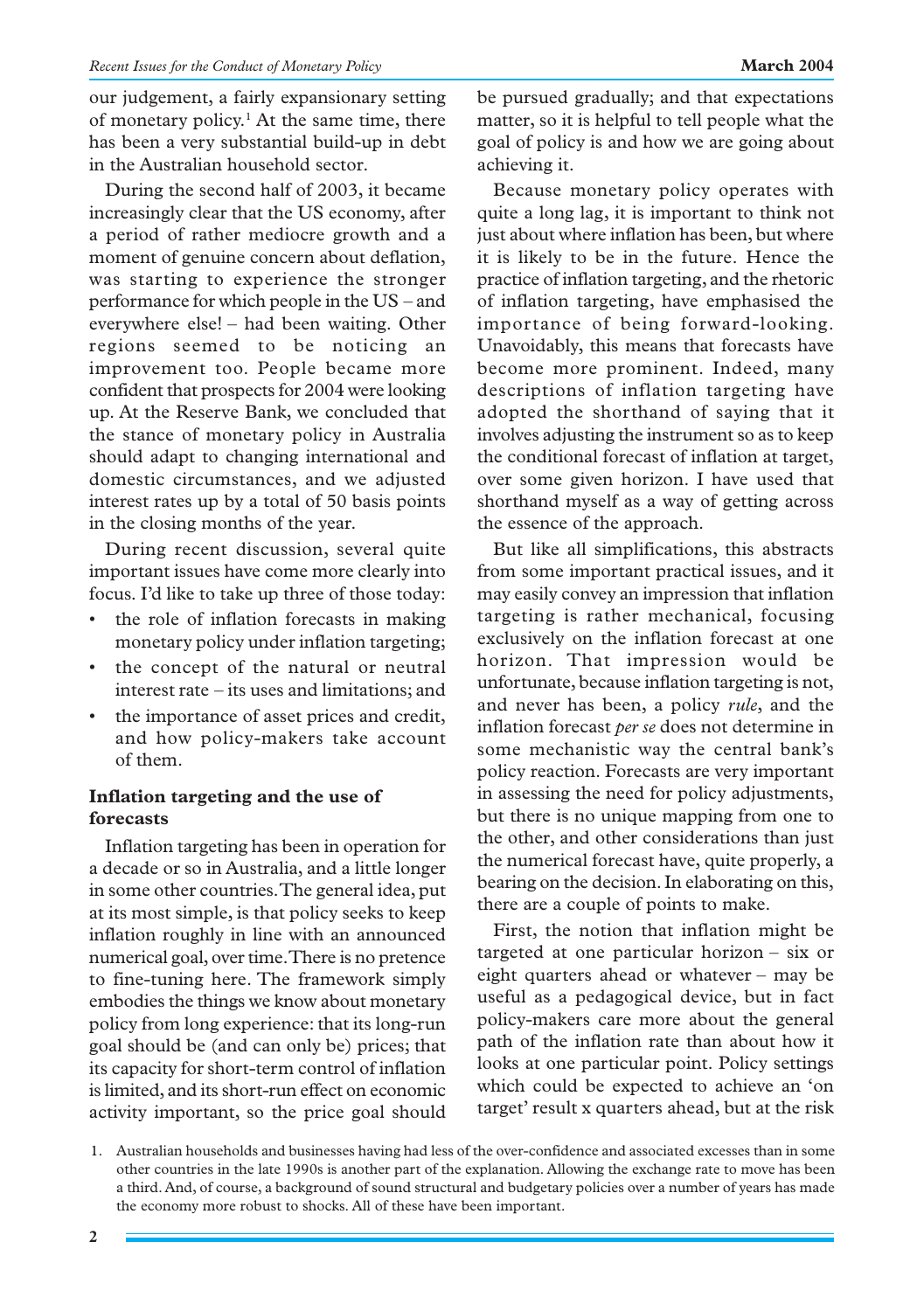of significant problems in quarters x+1, x+2 and so on, will see policy-makers looking for an alternative course of action. While, again, no-one is pretending that the path of prices can be fine-tuned, a concern for the general path of inflation, as opposed to one point on the path, offers the best chance of achieving the inflation target on average.<sup>2</sup>This is relevant to the late 2003 decisions, which saw inflation at 21 /2 per cent during 2005 but most likely on the way higher than that subsequently. That general trajectory, as opposed to one point on it, was given some weight.

More generally, economic forecasting is difficult and imprecise. In practice, it can sometimes be hard for the forecasters to make a confident call that higher or lower inflation is on the cards until it is imminent or even under way. Similar problems characterise forecasts for other variables. This is just inherent in the forecasting process.

One reason is that there are a host of potential factors which cannot be incorporated easily in a numerical forecast. Unexpected changes in exchange rates, bond rates, property prices and share prices, the effects of financial structure changes, and so on can have important effects. Typically, they are assumed not to occur for the purposes of making formal forecasts. Even when changes are observed, their effects can in some cases be particularly difficult to quantify. Hence, they are normally listed under 'risks'.

This doesn't mean we should disregard forecasts or try to make policy without them. But it does mean that policy-makers cannot assume that the forecasts will give a signal which is sufficiently reliable on its own to be the sole basis for policy. It also means that risks often feature more prominently in policy deliberations than do the forecasts themselves.

This is an appropriate moment at which to deal with an argument which is sometimes heard, that our 2–3 per cent average inflation target means that we should tighten policy if, but only if, our forecast for inflation exceeds 3 per cent. By the same logic, we should ease policy if, and only if, the forecast is less than 2 per cent. This interprets the 2–3 per cent specification not so much as a target to be achieved on average, as a zone of inaction for policy: do nothing until a trigger point is reached, regardless of the level of interest rates currently in place.

I think this is not the right way to operate policy. To see why, remember that it is the level of interest rates which matters. To be sure, *changes* in interest rates make the news, and may well have some announcement effect in themselves – mainly if they shift expectations about the level of interest rates in the future. But monetary policy does not stop working when the changes in interest rates stop. A persistently higher or lower *level* of interest rates affects cash flow positions, relative rates of return on assets, discount rates and so on, and hence behaviour, over quite a long period. Very low, constant, interest rates do not produce a one-time lift in inflation. They will eventually produce, in a normal economy, continually rising inflation. High rates will produce, if held long enough, continually falling inflation and eventually deflation.

It follows that the setting of the policy instrument which starts a movement in inflation back to the target following a deviation is not the setting which will keep inflation at the target once it gets there.<sup>3</sup> Equally, a setting which is designed to counter some shock which would otherwise push the economy off course will no longer be appropriate once that shock has waned. Once the circumstances that required an unusually high or low setting of interest rates pass, interest rates will need to be re-adjusted. The only question is when that should occur.

For policy-makers to wait until they are sure there will be a significant over-shoot or

<sup>2.</sup> In principle, the central bank is seeking to solve a dynamic optimisation problem in which the variability of the whole path of prices around the target (and the variability of output) is minimised, in expectation, by the path of interest rates we choose.

<sup>3.</sup> This, of course, is not a new point. See the Governor's November 1999 remarks to the House of Representatives Standing Committee on Economics, Finance and Public Administration at <http://www.aph.gov.au/hansard/reps/ committee/r2791.pdf>.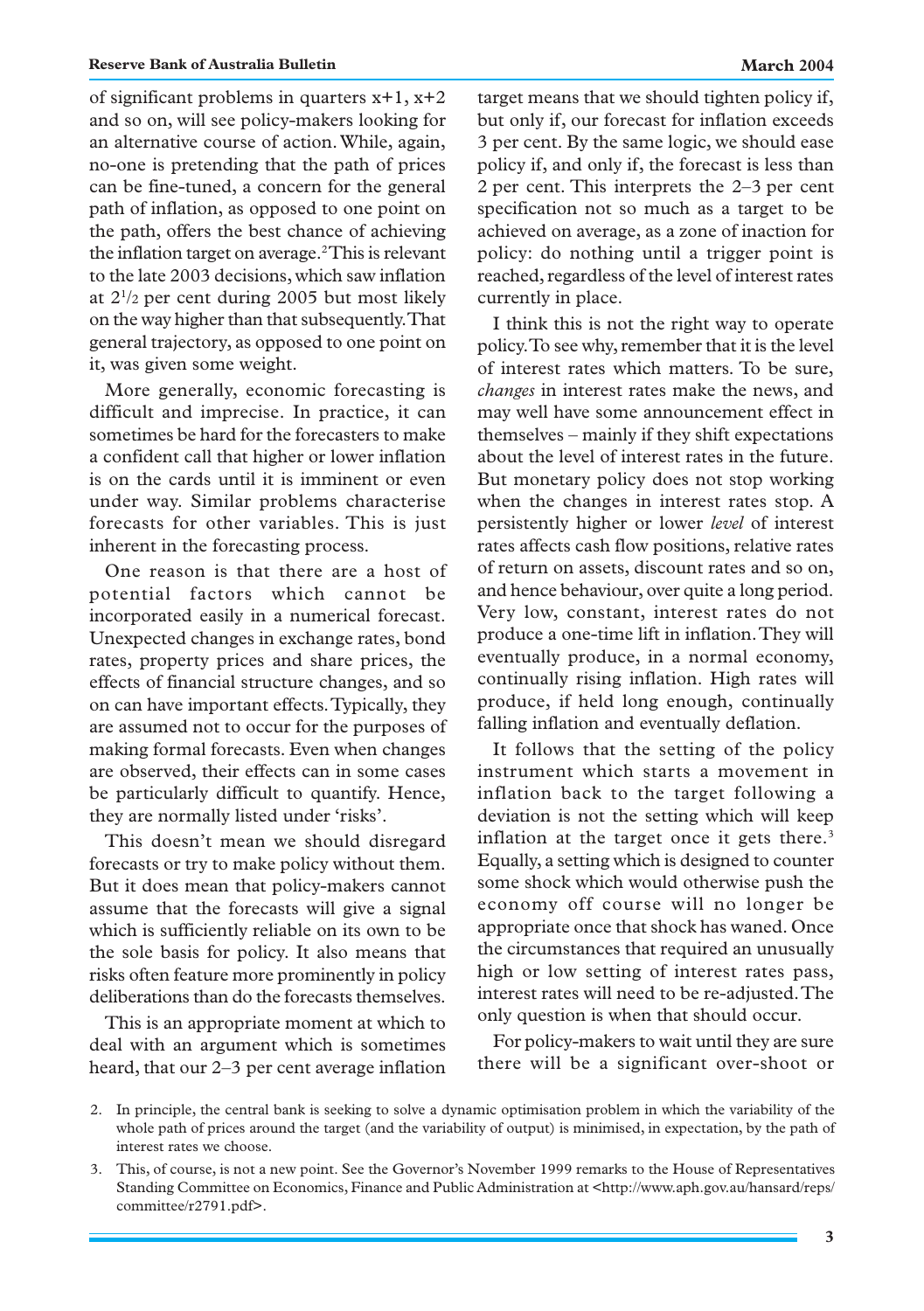under-shoot of inflation from the target means that they would hold unusually low or high rates far longer than really needed – and would then need to correct very sharply, with quite large policy adjustments to recover the situation. Compared with a strategy of earlier but more modest adjustments, this could still achieve the same average inflation rate, but with more instability in the economy.

The RBA has not conducted policy in that fashion. In late 1999 and the first half of 2000, we had a forecast that inflation would rise from  $1\frac{1}{2}$  per cent to about  $2\frac{1}{2}$  per cent by end 2000, and to close to 3 per cent by mid 2001. Consistent with the judgement that the interest rate which helped move inflation up to the target was not the interest rate which would keep it there, we moved rates up by 150 basis points in five steps. We didn't wait until we had a forecast that inflation would clearly exceed 3 per cent before moving. In the event, inflation did end up exceeding 3 per cent in 2001 – which confirms that some tightening had definitely been required.

In 2001, policy was being eased given the anticipated effects of the global recession and so on, even though inflation was turning out a bit higher than expected. The forecasts at the time said that inflation would, after a lag, come down to about 21 /2 per cent. We didn't wait to get a forecast of below 2 per cent inflation before easing. We would have had to wait, most probably, until quite recently for that, which would have been too late.

So policy-makers have not followed the 'zone of inaction' approach in the past, nor are they doing so now. More generally, to return to the main topic of this section, they do not rely on the inflation forecasts alone to drive the policy decision. Policy-makers have to consider the best numerical forecast available as a key input. But in making their decision, they must also develop their own sense of the balance of risks, and the consequences were some of those risks to crystallise. I think the historical record is clear that, in doing so, they have made better decisions than would have been the case had they been driven exclusively by forecasts, even forecasts which by most standards were pretty good.

## **The 'neutral' rate of interest**

The idea that there is a neutral setting of monetary policy has been prominent in policy discussion in the past few years. In Australia, the Bank has used this language on occasion when explaining adjustments to interest rates.

A key reason that we think it is a useful concept stems from our conviction that, as noted earlier, it is the *level* of interest rates which does most of the work in monetary policy. Given that, we need some basis on which to assess whether the level of rates is high or low. This is where 'neutral' comes in.

This notion is not something we just dreamed up. It has quite a long pedigree in economics, stretching back at least as far as the great Swedish economist, Knut Wicksell, writing over a century ago. For Wicksell, the 'natural' rate was the rate of return earned by fixed capital. He distinguished it from the 'money' rate of interest, which was set in the money market by the combined actions of the central bank and the private banking system. When the money rate was below the natural rate, there would be an incentive to borrow to invest and credit would expand, pushing up prices. The reverse occurred in the case where the money rate rose above the neutral rate. This was known as Wicksell's 'cumulative process'. The idea was taken up by Keynes in the *Treatise on Money*, and further refined in the *General Theory*. 4

<sup>4.</sup> For those with an historical interest, Wicksell's exposition is in *Interest and Prices*, published in 1898. In the *Treatise on Money* (1930), Keynes defines the natural rate as that rate at which savings and investment are equal, distinguishes this from the market rate of interest, and goes on to say that 'every departure of the market rate from the natural rate tends ... to set up a disturbance of the price level' by causing saving and investment to diverge. In the *General Theory*, Keynes regards this natural rate as not being unique – there are now, in his view, a multiplicity of natural rates, and various levels of equilibrium output and employment levels – and hence not very helpful. He proceeds to define instead a 'neutral rate' as: '… the rate … which is consistent with full employment' (p 243 of Macmillan 1973 edition). It is quite clear that these concepts, through their various manifestations, are looking towards a concept of neutrality which is associated with neither inflationary nor deflationary pressure.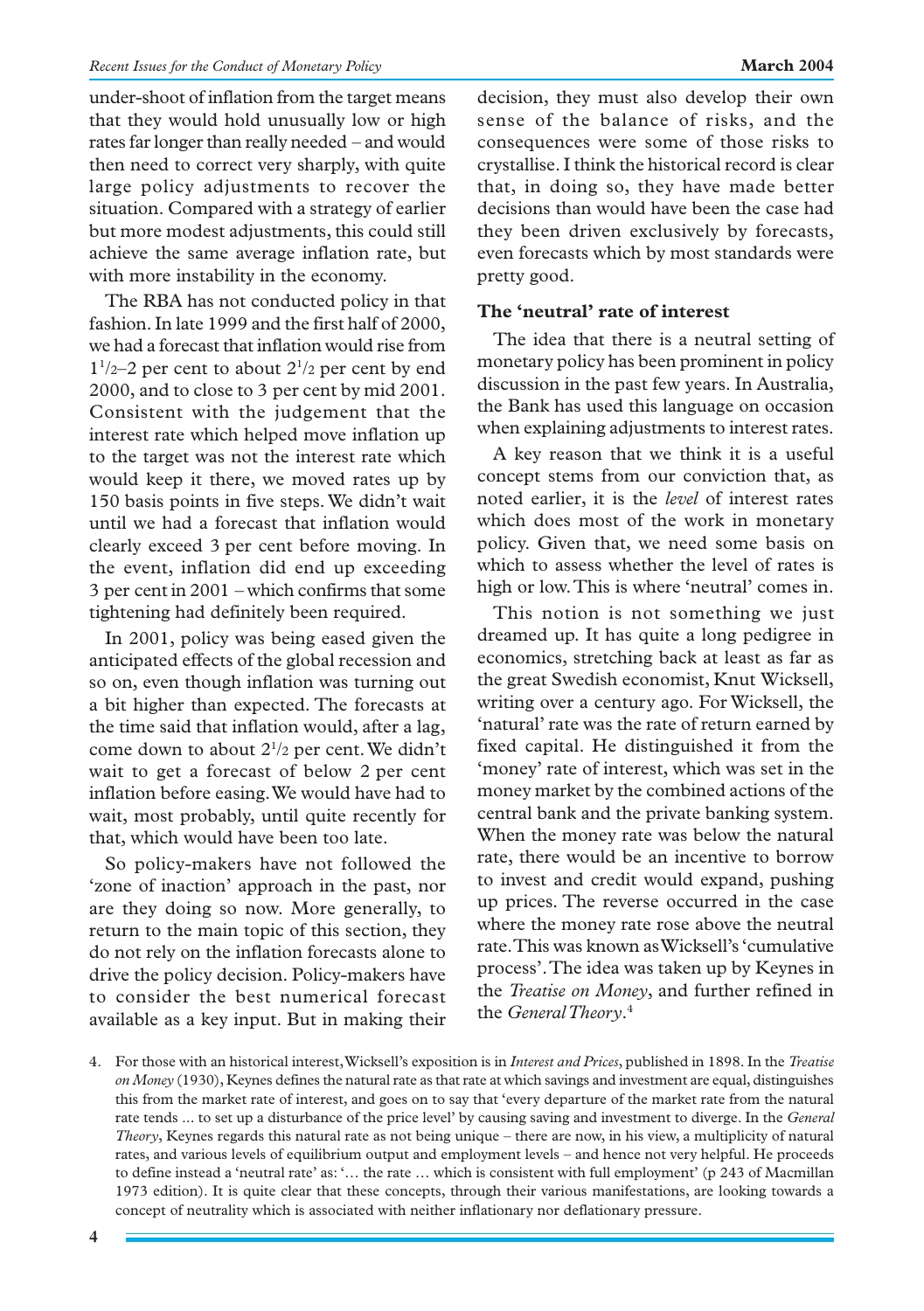The modern world is more complex than the world of Wicksell and Keynes. We do not expect to drive monthly policy decisions direct from the dusty pages of old books, however classic they may be. But the essential insight is still useful. Imagine aggregate demand in the economy growing along a path which uses the economy's productive resources fully – no more and no less – so that the economy is operating at its potential level of output, inflation is at the target and is expected to remain there. The level of interest rates which would, absent other shocks, perpetuate this happy state of affairs is the 'neutral' rate, so named because it does not move the economy off the hypothetical path in either direction. When, due to some shock, the economy is operating below its potential for other than a brief period, we would expect that part of the stabilising mechanism would be that interest rates would be lower than neutral. And they would be higher than neutral when the economy was tending to overheat.

This neutral rate is not, however, an observable magnitude: there is no statistical release you can consult to find out its value. Nor, of course, are other magnitudes which are common in the lexicon of macroeconomic policy, like 'full employment', 'price stability', or 'sustainable growth'. We can offer a conceptual definition of these terms, but empirical estimates of them always have a margin for error and can never be assumed to be immutable. That does not render the ideas useless; indeed, people expect us to pursue some of them as policy goals. But it does mean that there isn't much room for dogmatism about particular estimates, as the Governor has stressed over the past several years.

To the extent that we can say anything useful about where a neutral rate might be, it will probably be based on the experience of the past decade or so, during which inflation expectations have been fairly low and well-anchored, and we have been following a stable policy regime.<sup>5</sup>

Over that period, cash rates between 4 and 5 per cent have been associated with marked accelerations in domestic demand on three occasions. Cash rates of  $6^{1}/4-7^{1}/2$  per cent helped to slow it a couple of times. Those crude facts suggest that 'neutral' is, or at least was, somewhere in between those two levels. Through all that, inflation has had mild cyclical swings but no trend, which might suggest that rates have been close to neutral on average. On the other hand, the fact that the economy has grown sufficiently fast to gradually reduce the degree of spare capacity, and hence faster than its likely long-run sustainable rate, might suggest a setting somewhat below neutral was, on average, in place over that period.

It was this sort of rough figuring that was the basis of the range of figures the Governor gave when questioned about this issue a couple of years ago.6 I conjecture that empirical techniques which do the computation in a more sophisticated fashion would arrive at similar answers.

That, of course, means that there is no precise number for 'neutral'. To the extent we can offer a range, it is unlikely to be a narrow one.7 This imprecision might be frustrating,

- 5. Some earlier periods of history may be relevant, but for much of the post-World War II period, regulations on interest rates and associated credit rationing meant that monetary policy did not affect the economy in the same way as it does now. In addition, it's clear that the broad trend in inflation of this period was upward, certainly from the early 1960s until the mid to late 1970s. This suggests that, on average, monetary policy was expansionary for quite a lengthy period of time.
- 6. See remarks to the House of Representatives Standing Committee on Economics, Finance and Public Administration, May 2002, at <http://www.aph.gov.au/hansard/reps/committee/r5558.pdf>.
- 7. It is worth noting that, in principle, the neutral rate can vary, though one would not normally expect it to be a cyclical variable. For example, it will be affected by things which affect the real expected return to capital. Things like persistent changes in productivity growth, for example, might affect the neutral rate. It would, in principle, be affected by secular changes in saving behaviour. That's before we have considered the question of whether changes in interest margins (e.g. between cash and mortgage rates) or levels of indebtedness may have a bearing on it. But while it is likely that the 'neutral' rate is subject to low-frequency fluctuations, I think it is reasonable to assume that it is sufficiently slow moving that it is still a useful concept, provided we don't adopt the strong assumption that it never moves.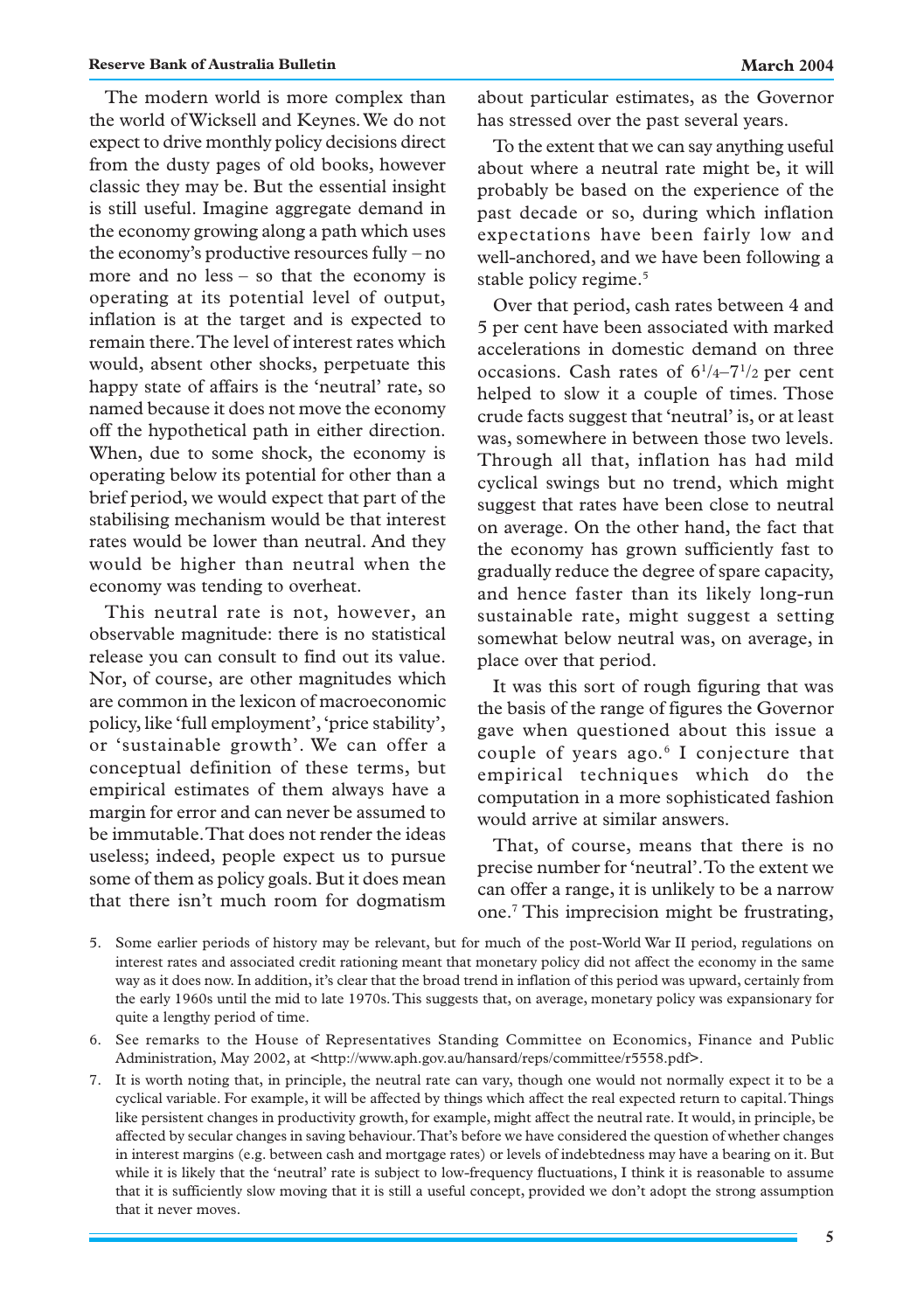if people are looking for specific guidance about the near-term path of rates. But it isn't surprising that attempts to estimate an empirical counterpart to an analytical construct come up with only pretty loose results – it has ever been thus. In fact, we should view with suspicion any claim that 'neutral' can be pinned down closely.

For those looking for short-term guidance, it may be equally frustrating that, while in some fabled world without disturbances policy would be set at 'neutral' much of the time, in the real world it often isn't, because disturbances have a habit of occurring.<sup>8</sup> Persistent global economic weakness, for example, seen as dampening Australian growth, was one such factor over recent years. Given that Australia is open to global capital markets, the level of international interest rates can also impinge on interest rates here – causing us to be away from 'neutral' at times, possibly for substantial periods.9

That may be as much as we can realistically say about 'neutral'. The concept helps us to remember that the level of rates matters, and that unusually high or low rates will most likely have to give way to more 'normal' levels eventually. But while it can in some circumstances give an indication of what the direction of rate changes should be, it is unlikely to give precise guidance on the size or timing.

### **Asset prices**

I now turn to the topical question of asset prices and monetary policy. It is obviously something on a lot of minds, given the events in the US over the past five years and the preceding 'bubble economy' in Japan – and of course the run up in housing prices and debt in Australia.

Among the central banking community and other observers, it is generally agreed that:

- asset prices *per se* should not be a target for monetary policy; but
- they should be analysed for what they say about the likely evolution of the macroeconomy over the coming year or two and, *to that extent*, movements in asset prices warrant a policy response.

The more difficult part of the discussion is when we confront the question of whether policy should do more than the above – that is, should it respond by more than is suggested by the estimated short-term effects of the asset price changes on the macroeconomy through the standard channels like wealth effects and so on?

The case in favour rests on the idea that credit-financed asset-price booms, when they reverse, are likely to be highly contractionary for the economy. This may well be over a horizon longer than the usual one to two-year forecasting horizon, so that conventional forecasts may not capture these dynamics. But over that longer horizon, on this argument, the economy will probably be better off if the boom is smaller or stops earlier, rather than later. Policy which responds to the boom to an extent greater than required just by the short-term outlook may assist this.

The opposing case does not deny the possibility that the boom will end painfully, but essentially says that modest action will be ineffective in restraining the boom, and aggressive action risks bringing on the very recession that policy meant to avoid. On this view, policy should continue as normal during the boom, but stand ready to clean up afterwards.

- 8. Indeed, Wicksell expected that a stable equilibrium where the market and natural rates were equal would rarely, if ever, occur for any length of time.
- 9. In a world in which capital flowed quickly to arbitrage away any differences in rates of return on capital across countries, there would presumably not be noticeable differences between the 'neutral' rate between countries. There would just be one global neutral rate, with country risk premia. But in the current world, while capital mobility has increased a lot in recent decades, the vast bulk of the capital of most nations' citizens is still invested at home, and differences in rates of return seem to persist. Hence, it still makes sense to think there is a neutral rate for policy which is distinct from international rates, though the actual setting of policy cannot be completely invariant to what happens abroad.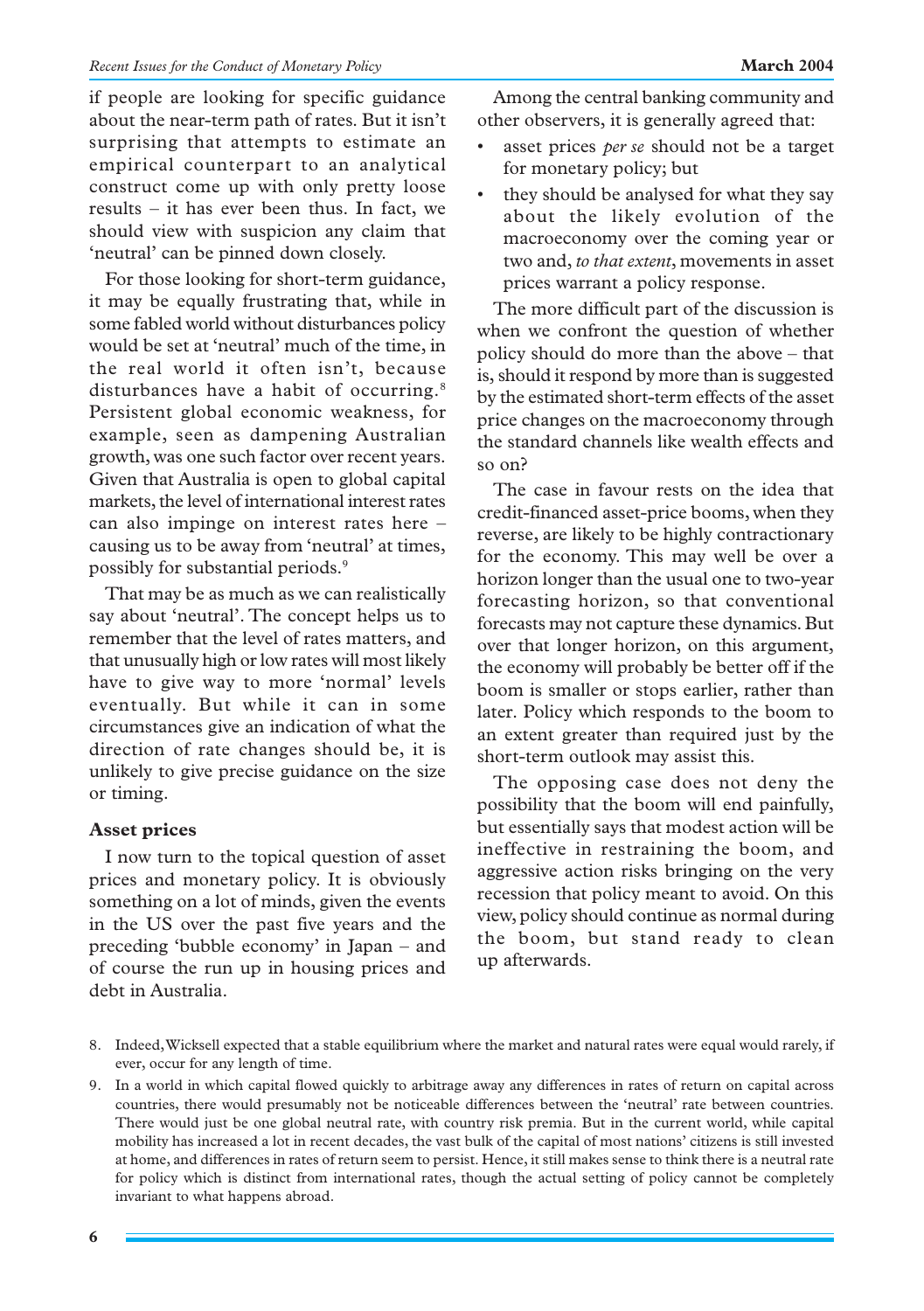This debate has been going on for a number of years now. Much has been learned (although I don't think one could say that people have found substantial agreement). Some of the work at our conference last year demonstrated that the dynamics of asset booms and busts are sufficiently complex and non-linear that we should take great care in any response to a well-developed boom (which, of course, is the only type of boom where the issue arises – no-one advocates dealing with incipient booms). This indicates that a cavalier attitude to 'pricking bubbles' is not in order. At the same time, it is increasingly clear that a narrow policy focus confined to the product of conventional economic analysis over a one to two-year horizon can miss very important developments in the financial sector and asset markets, which often play out over longer horizons but which can have major economic implications. Surely we ignore these at our peril.

So where does this leave us? I believe it should leave us trying to think about outcomes and risks, and policy settings which seek to manage those risks, over a horizon a bit longer than is common in much discussion of economic policy. Is this a departure from our long-established medium-term, flexible approach to inflation targeting? Definitely not. In fact, it dovetails quite well with the long-held view that policy should not respond *solely* to the inflation forecast at some fixed horizon and ignore other considerations. All that is new is that there is an additional dimension to the general rationale to maintain, and on occasion to use, the flexibility the system has always had.

### **Recent Policy**

These considerations have been relevant in our conduct of policy. With the global economy improving during the second half of 2003, it was clear that the Australian economy would not need interest rates to be only just above generation lows for much longer. It is true that inflation as measured by the CPI is likely to look quite low for the coming year or more because the exchange rate has been rising. But that sort of outlook is disguising pressure in the non-traded sector. If non-traded inflation were to build up further steam, and then the currency were at some point to decline – which history suggests it will – people could get quite a nasty surprise at how quickly overall inflation could increase. Not only that, but the non-traded part of inflation also tends to be harder, once it does increase, to reduce again. If we care about the medium-term path for the economy, these are all relevant considerations.

At the same time, the demand for credit was exceptionally high, and indeed picked up from mid 2003 to about October, after a number of years of sustained strength. Few people are now completely sanguine about the potential problems this could bring if it continues. There remains, as I have said, a good deal of debate about whether, and how aggressively, monetary policy might apply high interest rates to handle an asset boom. But it is hard to see a case in such circumstances for holding rates unusually *low*, in the absence of other powerful contractionary forces. It certainly seemed to us imprudent, to say the least, to leave interest rates so low, given that the international factors which had held them there were fast evaporating. A risk-management approach to policy pointed to the advisability of removing some of that stimulus.

It is possible to argue that a central bank following a narrow inflation-targeting approach could have waited longer before raising interest rates. But that view supposes a rather mechanical and short-term approach. At the risk of labouring the point, our approach has never been like that, and isn't now. It has always stressed the desirability of taking account of things other than just the narrow short-term inflation outlook where it was sensible to do so, *with the proviso* that medium-term inflation performance be in line with the announced objectives. Hence the words 'on average, over the cycle' or other similar language, have always been a feature